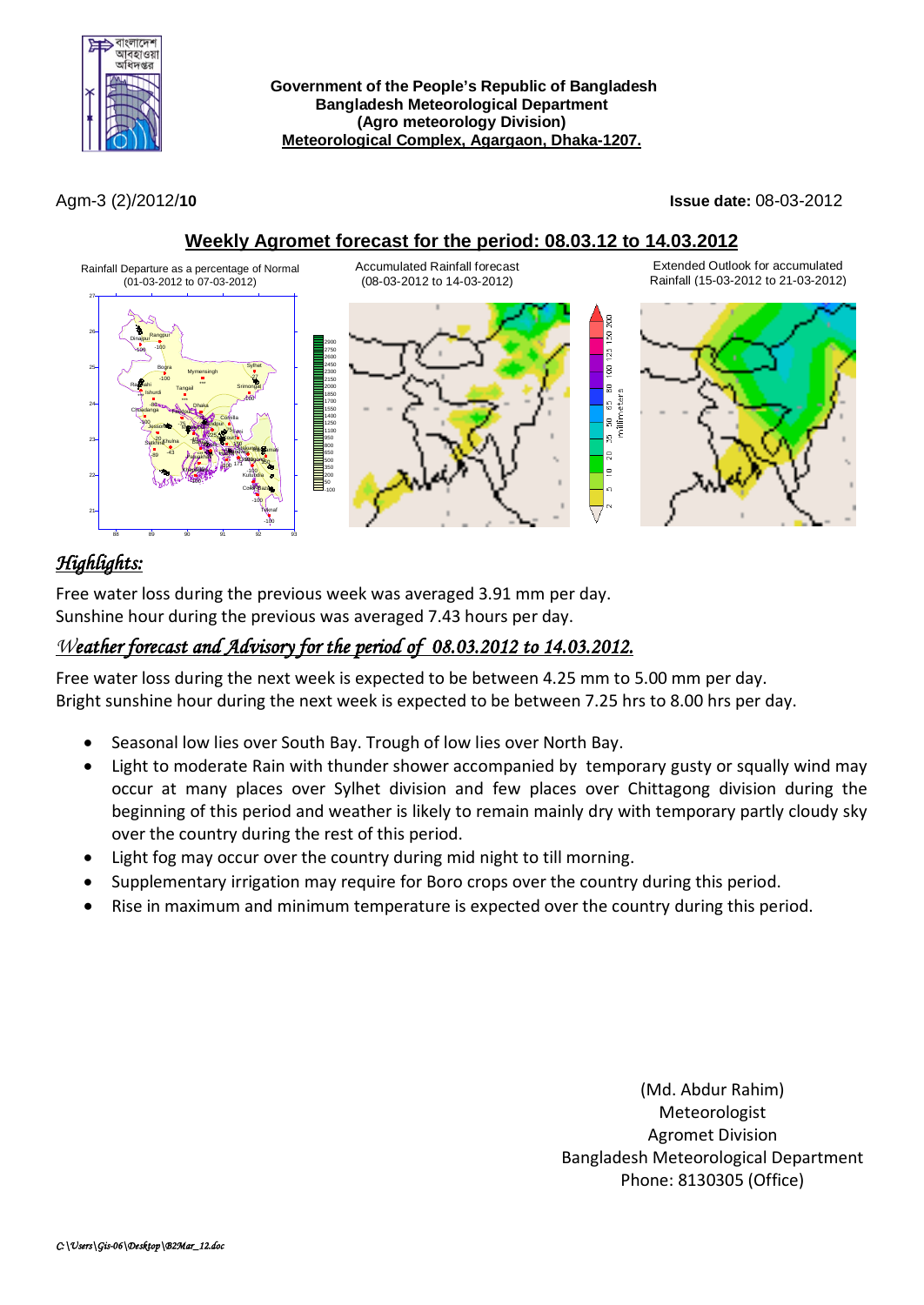## **Bangla Version**

### *c~e©vfvm, mgq: 08-03-2012 †\_‡K 14-03-2012*



### *প্ৰধান* বৈশিষ্ট্য সমূহঃ-

গত সপ্তাহের দৈনিক বাষ্পীভবনের গড় ৩.৯১ মিঃ মিঃ ছিল। গত সপ্তাহের দৈনিক সর্যকিরণ কালের গড ৭.৪৩ ঘন্টা ছিল।

### *আবহাওয়া প্*ৰাভাসঃ- ০৮-০৩-২০১২ইং থেকে ১৪-০৩-২০১২ ইং পৰ্যন্ত।

*আ*গামী সপ্তাহের বাম্পীভবনের দৈনিক গড় মান ৪.২৫ মিঃমিঃ থেকে ৫.০০ মিঃমিঃ থাকতে পারে। স্মাগামী সপ্তাহের সূর্যকিরণকালের দৈনিক গড় মান ৭.২৫ ঘন্টা থেকে ৮.০০ ঘন্টা থাকতে পারে।

- একটি মৌসুমী লঘুচাপটি দক্ষিণ বঙ্গোপসাগরে অবস্থান করছে। নিম্নচাপ বলয়ের বর্ধিতাংশ উত্তর বঙ্গোপসাগরে অবস্থান করছে।
- *এ* সপ্তাহে শুরুতে সিলেট বিভাগের অনেক জায়গায় এবং চট্টগ্রাম বিভাগের কিছু কিছু স্থানে অস্থায়ীভাবে দমকা/ঝড়ো হাওয়াসহ হাঙ্কা থেকে মাঝারী ধরণের বৃষ্টি/বজ্র বৃষ্টির সম্ভাবনা রয়েছে। সপ্তাহে অবশিষ্টাংশে আকাশ অস্থায়ীভাবে আংশিক *(*মঘলাসহ আবহাওয়া প্ৰধানতঃ শুষ্ক থাকতে পারে।
- এ সপ্তাহের সারাদেশে মধ্য রাত থেকে সকাল পর্যন্ত হাঙ্কা কয়াশা পডতে পারে।
- এ সময়ে সারাদেশে বোরো শস্যে সম্পরক সেচের প্রয়োজন হতে পারে।
- $G$  সপ্তাহে দিন ও রাতের সর্বোচ্চ ও সর্বনিম্ন তাপমাত্রা বৃদ্ধি পেতে পারে।

*(‡gvt Avãyi iwng)* আবহাওয়াবিদ ক্ষি আবহাওয়া মহাশাখা *বাং*লাদেশ আবহাওয়া অধিদপ্তর. *XvKv-1207|*